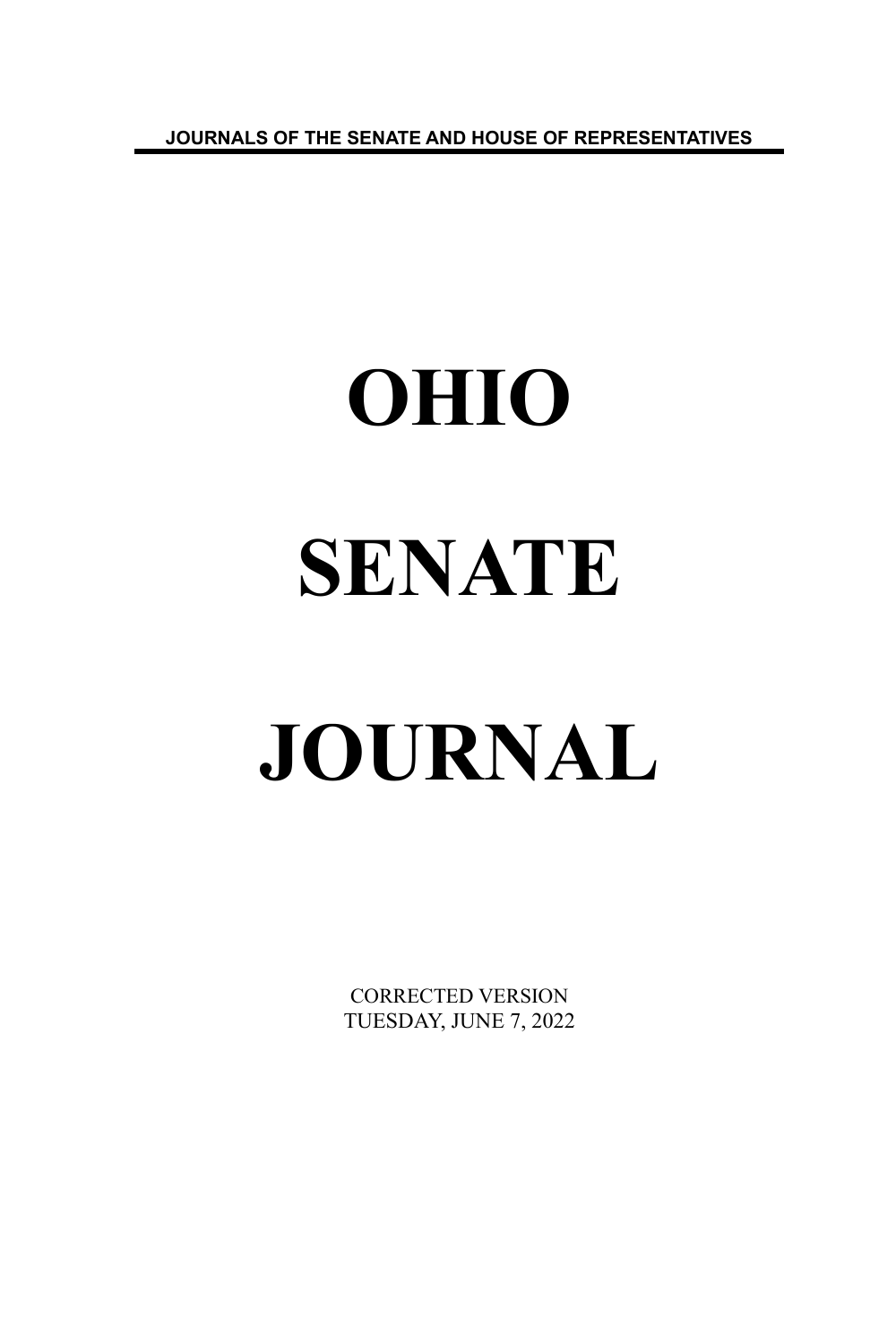# ONE HUNDRED FIFTY-SIXTH DAY Senate Chamber, Columbus, Ohio **Tuesday, June 7, 2022, 10:30 a.m.**

The Senate met pursuant to adjournment.

Prayer was offered by Senator Terry Johnson, followed by the Pledge of Allegiance to the Flag.

The journal of the last legislative day was read and approved.

### **MOTIONS**

Senator Rob McColley moved that Senators absent the week of Sunday, June 05, 2022, be excused, so long as a written explanation is on file with the Clerk pursuant to Senate Rule No. 17.

The question being, "Shall the motion be agreed to?"

The motion was agreed to.

### **MESSAGE FROM THE PRESIDENT**

June 7, 2022 The Honorable Matt Huffman The Ohio Senate Statehouse Columbus, OH 43215

Dear President Huffman,

Please accept this letter as my formal resignation from the Ohio Senate effective immediately upon receipt. Thank you for the opportunity to serve the citizens of Ohio and the 21st Senate District.

# Sincerely, /s/ **SANDRA WILLIAMS**

Sandra Williams State Senator 21st Senate District

# **MESSAGE FROM THE PRESIDENT**

June 7, 2022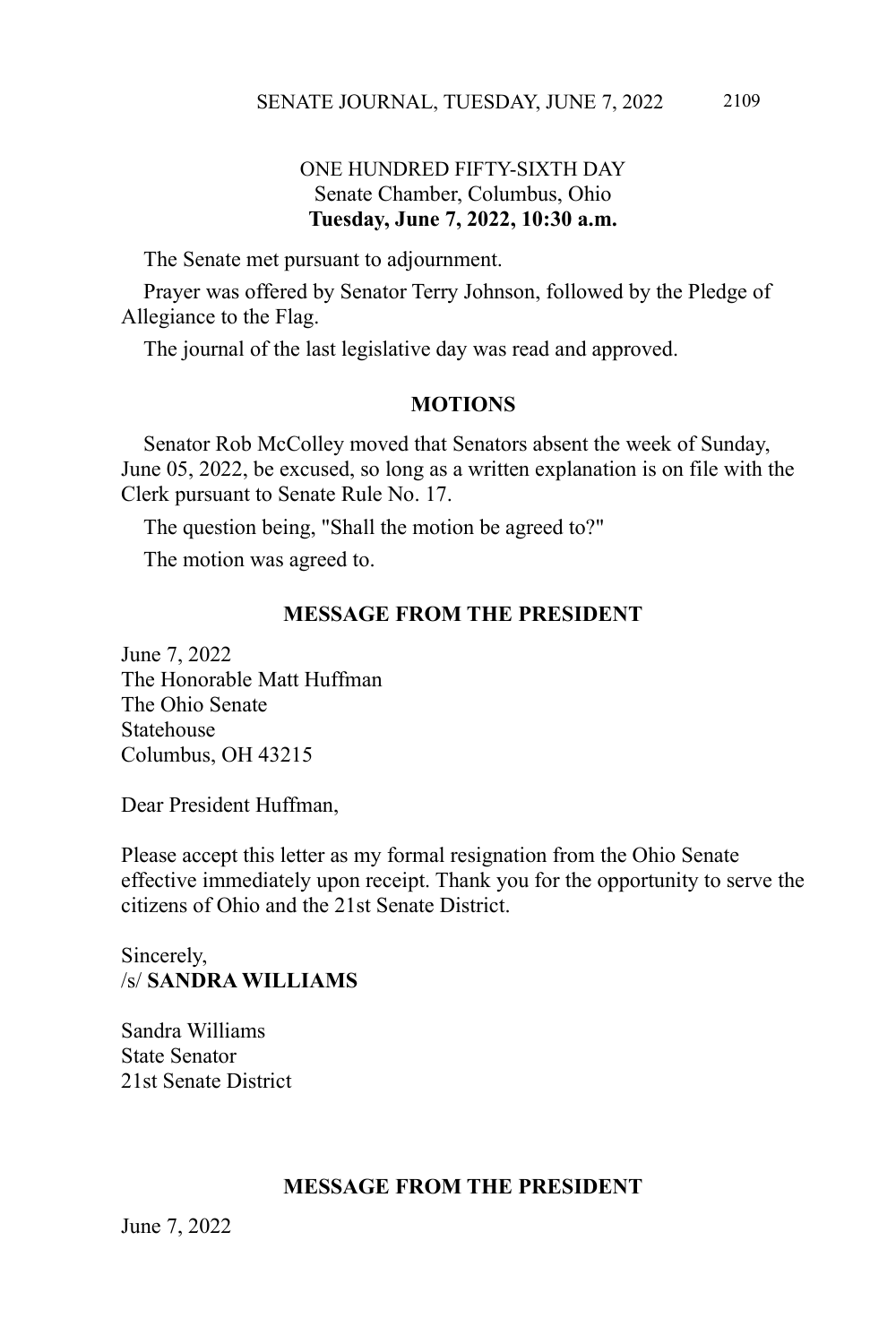### SENATE JOURNAL, TUESDAY, JUNE 7, 2022 2110

Dear Senator Williams,

In accordance with Section 101.25 of the Ohio Revised Code, I hereby acknowledge receipt of your letter of resignation from the Ohio Senate effective immediately.

It has certainly been a pleasure working with you during your time with the Senate. I wish you all the best in your future endeavors.

### Sincerely, /s/ **MATT HUFFMAN**

Matt Huffman Senate President State Senator, 12th District

# **OFFERING OF RESOLUTIONS**

Senators Yuko, Antonio offered the following resolution:

**S. R. No. 361**-Senators Yuko, Antonio.

Relative to the election of Dale Martin, to fill the vacancy in the membership of the Senate created by the resignation of Sandra R. Williams of the 21st Senatorial District.

WHEREAS, Section 11 of Article II of the Ohio Constitution, provides for the filling of a vacancy in the Senate by election by the members of the Senate who are affiliated with the same political party as the person last elected to the seat which has become vacant; and

WHEREAS, Sandra R. Williams of the 21st Senatorial District has resigned as a member of the Senate effective immediately, thus creating a vacancy in the Senate; now therefore be it

RESOLVED, By the members of the Senate who are affiliated with the Democrat party, that Dale Martin (Democrat), having the qualifications set forth in the Ohio Constitution and the laws of Ohio to be a member of the Senate from the 21st Senatorial District, is hereby elected, pursuant to Section 11 of Article II of the Ohio Constitution, as a member of the Senate from the 21st Senatorial District, to fill the vacancy created by Sandra R. Williams; and be it further

RESOLVED, That a copy of this Resolution be spread upon the journal of the Senate together with the yeas and nays of the members of the Senate affiliated with the Democrat party voting on the Resolution, and that the Clerk of the Senate shall certify the Resolution and the vote on its adoption to the Secretary of State.